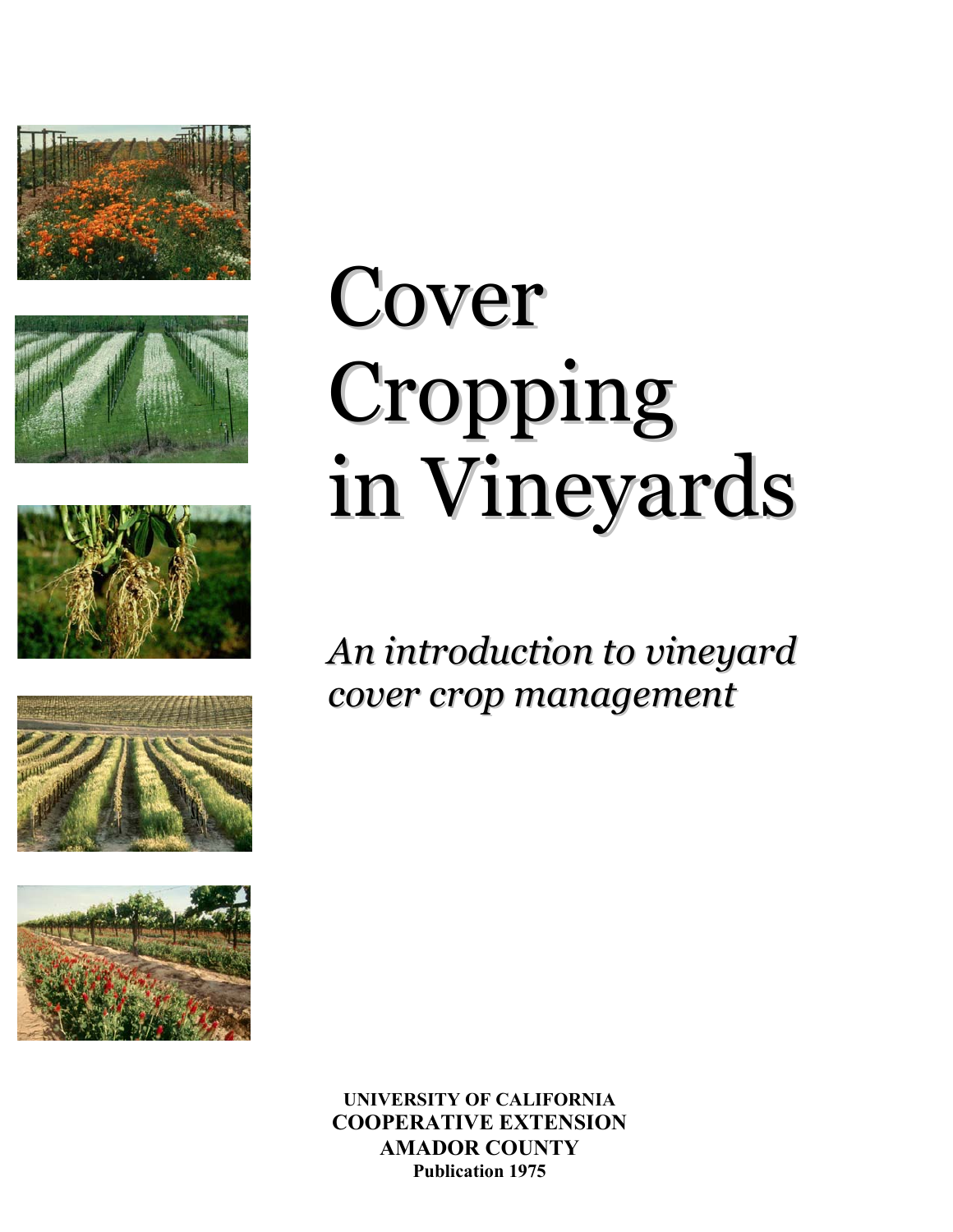## An introduction to vineyard cover *crop management*

#### **University of California Cooperative Extension Amador County**

12200 Airport Road, Jackson, CA 95642 (209) 223-6482 (209) 223-3279 FAX Visit the UCCE Amador County Website at http://ceamador.ucdavis.edu Amador County Publication 1975 Prepared by: SCOTT R. ONETO, UC Cooperative Extension Resource Representative, Amador County

#### **Adapted from Cover Cropping in Vineyards – A Grower's Handbook University of California Cooperative Extension DANR Publication 3338.**

1999 by the Regents of the University of California Division of Agricultural and Natural Resources All Rights Reserved.

## *Principal Authors*

ROBERT L. BUGG, Assistant to the Director, UC Sustainable Agriculture Research and Education Program, Davis EDWARD P. CASWELL-CHEN, Associate Professor and Associate Nematologist, UC Davis Department of Nematology L. PETER CHRISTENSEN, Viticulture Specialist, UC Davis Department of Viticulture and Enology and UC Kearney Agricultural Center, Parlier MICHAEL J. COSTELLO, Private Consultant, Fresno KENT M. DAANE, Associate Specialist, Center for Biological Control, UC Berkeley Department of Environmental Science, Policy, and Management, Division of Insect Biology DEAN R. DONALDSON, UC Cooperative Extension County Director and Farm Advisor, Napa County CLYDE L. ELMORE, Extension Weed Science Specialist, UC Davis Department of Vegetable Crops GREGORY A. GIUSTI, UC Cooperative Extension Forest and Wildlands Ecology Advisor, Mendocino County DONNA J. HIRSCHFELT, UC Cooperative Extension County Director and Farm Advisor, Amador County CHUCK A. INGELS, UC Cooperative Extension Farm Advisor, Sacramento County KAREN M. KLONSKY, Extension Farm Management Specialist, UC Davis Department of Agricultural & Resource Economics GLENN T. McGOURTY, UC Cooperative Extension Farm Advisor, Mendocino County DENNIS E. MOORE, Resource Conservationist, U.S. Natural Resources Conservation Service, Petaluma TERRY L. PRICHARD, Extension Water Management Specialist, UC Davis Department of Land, Air, and Water Resources CHARLETTE EPIFANIO SANDERS, District Conservationist, U.S. Natural Resources Conservation Service, Marin and Sonoma Counties KATE M. SCOW, Associate Professor of Soil Microbiology and Microbial Ecology, UC Davis Department of Land, Air, and Water Resources LISA WOO SHANKS, Resource Conservationist, Bay Area Resource Conservation District and Estuary, San Francisco RHONDA J. SMITH, UC Cooperative Extension Farm Advisor, Sonoma County FRED L. THOMAS, Agricultural Consultant, CERUS Consulting, Richvale MATTHEW R. WERNER, Soil Ecology Specialist, UC Santa Cruz Center for Agroecology and Sustainable Food Systems BECKY B. WESTERDAHL, Extension Nematology Specialist, UC Davis Department of Nematology DESLEY A. WHISSON, Vertebrate Pest Specialist, UC Davis Department of Wildlife, Fish, and Conservation Biology

## *Technical Editor*

CHUCK A. INGELS, UC Cooperative Extension Farm Advisor, Sacramento County

## *Credits*

**Photos:** JACK KELLY CLARK, CHUCK A. INGELS

## *Acknowledgements*

Printing of this publication was funded in part by a grant from the USDA's Environmental Quality Incentives Program.

U.S. Department of Agriculture, University of California and Amador County Cooperating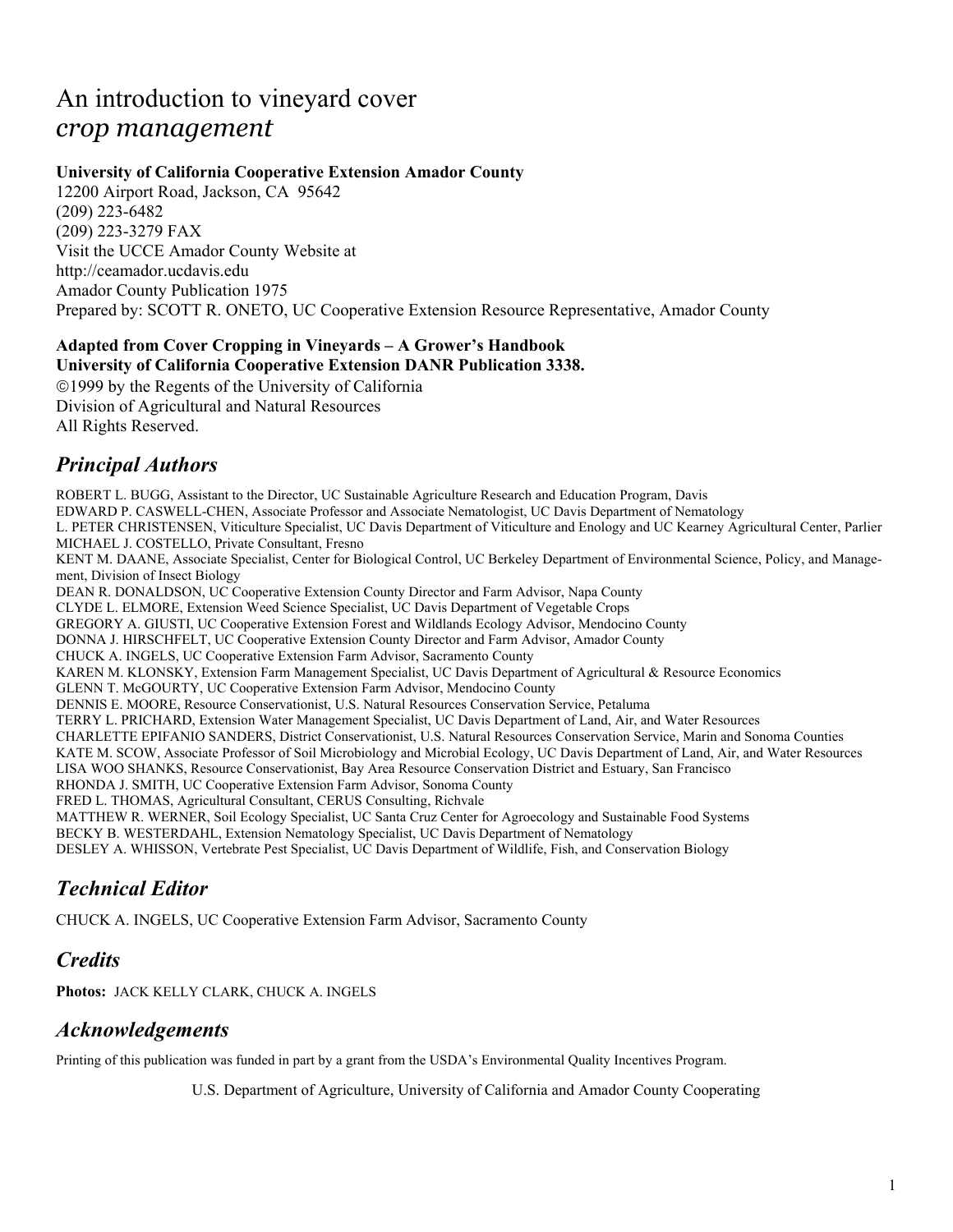## **History**

 In California cover crops have been used in vineyards since the early 1900s. They were frequently planted in order to reduce erosion, add nitrogen, and improve soil tilth and water penetration. Winter annual grains or legumes or both were planted in the fall and then mowed and disked in the early spring. Cover cropping was largely abandoned during the late 1940s and early 1950s. During this time, conventional agriculture came to rely more on synthetic fertilizers and less on cover cropping to enhance soil fertility. In the late 1980s and early 1990s, however, cover cropping in vineyards experienced a widespread resurgence as a result of the growing interest in sustainable agriculture. New cover crop species and cultivars, tractor implements, and irrigation methods have allowed many growers to adopt new cover cropping techniques to meet today's needs.

## **Potential Benefits**

 The use of cover crops can yield substantial benefits or be the source of unforeseen problems or drawbacks. The choice of which species to sow, as well as the decision whether or not to plant a cover crop, is based in large part on the benefits desired. The nature and extent of the problems associated with cover crops are often a result of unsuitable species or inappropriate management practices. However, the best choice of species and practices can be highly site-dependent and often evolves through trial and error. Because species or practices may have benefits and drawbacks, the best choice is often a compromise. It is important to remember that if a cover crop sown one-year is unsatisfactory, it does not mean that cover crops cannot ever give satisfactory results. Many growers take several years to arrive at suitable cover crop regimes, and some of the disadvantages can be overcome or reduced by simply changing cover crop species or using different cultural practices.

 One of the most important reasons for using cover crops has been to reduce soil erosion. Stands of vegetation such as grasses are the most cost-effective means of controlling rill and sheet erosion, two of the most common types of erosion. Grasses reduce erosion by improving water penetration and by slowing the movement of water down slopes.

 Cover cropping with legumes can add nitrogen to the soil. Specialized bacteria fix nitrogen from the atmosphere into nodules created by the bacteria on the roots. Most of the nitrogen is transported to the foliage; a portion of the nitrogen is later made available to vine roots after mowing or incorporation. Cover crops can also prevent the leaching of some soil nitrate to groundwater during wet winters by taking up and storing excess soil nitrogen.

 The addition of organic matter is a frequently cited benefit of using cover crops. Soil tilth and water penetration are improved by cover crops for several reasons: glue-like substances produced by roots and associated soil organisms bind soil particles together, improving soil structure; foliage intercepts raindrops, preventing them from striking and dispersing soil particles; and roots add organic matter and create pores in the soil as they die. In many soils, however, it can be very difficult to increase soil organic matter content substantially—the benefit of organic matter additions is more closely related to improved soil tilth and increased soil microbial activity. Wheel traction may also be improved with certain cover crops, especially grasses.

 Pest management may also be improved by cover cropping. Some weeds may be suppressed but not eliminated by the use of appropriate species and cultural practices. Some cover crop species have been shown to suppress populations of nematodes. Although cover crops may also attract beneficial arthropods such as spiders, which may reduce insect and mite pests, research on the effects of cover cropping on these pests has shown mixed results.

 A well-managed cover crop can also be quite aesthetically pleasing. This aspect can be very important for many coastal and foothill wineries. Attractive species include crimson clover, rose clover, vetch, buckwheat, wildflowers, and many grasses. Unfortunately, cover crops that are allowed to reseed turn brown in late spring and can look weedy. Still, the public is becoming increasingly aware of the environmental benefits of cover cropping, and additional educational activities on the part of wineries can explain the changing look of covercropped vineyards.

## **Potential Drawbacks**

 One of the biggest drawbacks to using cover crops is the demand for water. Growers in California are under increasing pressure to reduce water use, and cover crops often compete with the vines for soil moisture, potentially reducing production and quality. While some species can be managed to use no more water than clean cultivated soil, some extra water is usually required to maintain optimal vine growth and fruit development.

 Cover crops can also compete with the vines for nutrients. For example, winter annual grasses require large quantities of nitrogen and, if allowed to mature, can delay nitrogen availability to the vines and reduce vine vigor. However, this characteristic can be used to advantage in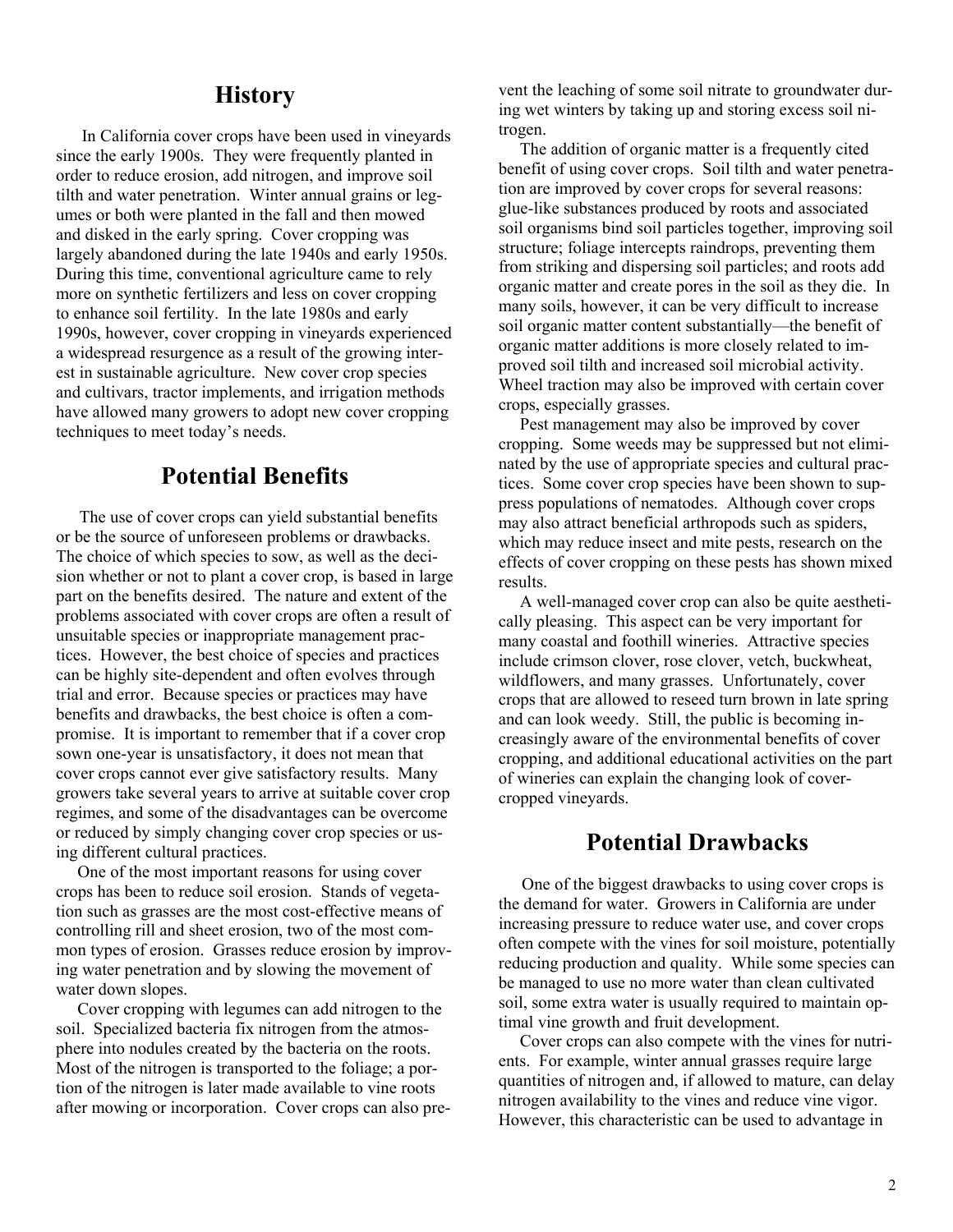vineyards with excessive vigor. Also, adding legumes to the mix or applying nitrogen fertilizer to the cover crop can offset its demand for nitrogen.

 Pest problems may also result from cover cropping. For example, flower thrips may move to vines as cover crops mature in the spring or after they are mowed. Some cover crop species may themselves become weeds if they reseed and grow in an undesirable manner. A notable example is 'Lana" woolypod vetch, which can become a problem weed if it reseeds in the vine row and grows up the grapevines. This problem can be prevented by mowing closely or disking before the vetch reseeds. Another pest problem that may result from cover cropping is the buildup of vertebrate pests, especially pocket gophers and meadow voles. Because these vertebrates can be especially damaging to young vines, growers should consider whether cover cropping in young vineyards is worth the potential risk. Gophers are particularly attracted to perennial clovers and berseem clover, and they may build up wherever vegetation of any kind is present. Meadow voles eat bark from the lower trunks of grapevines; their damage increases where plants or residues are present next to trunks. Finally, nematode populations may increase in cover-cropped vineyards, although some species may actually suppress nematodes.

 Another concern of most growers is the threat of frost in early spring. Cover crops reduce the amount of solar radiation reaching the soil during daylight hours and can reduce air temperatures on cold, clear nights. This phenomenon occurs because bare ground is better than living foliage at storing and radiating solar heat. The duration of lower temperatures may also be longer in covercropped vineyards. However, vineyards with closely mowed cover crops and moist soil may be only slightly colder than soil that is bare, firm, and moist. It may therefore be important to avoid species such as bell beans and peas that cannot be mowed closely during periods of frost hazard, or to disk them in before budbreak. Also, planting cover crops in alternate rows leaves a substantial amount of soil exposed, reducing the hazard of frost. Sprinkler irrigation, often used for frost protection, can partially mitigate the cooling effects of cover crops.

## **Economics**

 One of the most important drawbacks for many growers is the increased cost usually associated with cover cropping. There is no question that sowing cover crops costs money and requires extra attention, at least initially. Cover crops such as perennial and reseeding winter annuals are sown only once or every few years. For these cover crops, seed and planting costs incurred in one year can be spread out over many years.

 Cover crops can be included in cropping systems for many different reasons, and the potential benefits impact short-term and long-term farm profitability. Unfortunately, virtually all these benefits are difficult if not impossible to measure in dollar terms.

## **Choosing a Cover Crop and Management System**

Criteria that should be considered when choosing cover crop species and a management system for a particular site include:

- $\checkmark$  Soil erosion considerations
- $\checkmark$  Relative vigor of the vineyard
- $\checkmark$  Soil moisture availability
- $\checkmark$  Frost hazard
- $\checkmark$  Pest management objectives
- $\checkmark$  Aesthetics
- $\checkmark$  Ease of maintenance
- $\checkmark$  Cost of seed and planting

#### **Soil Erosion Considerations**

 Soil texture, slope, and rainfall all affect the amount of erosion that a vineyard is likely to experience. Sandy soils are the most prone to erosion because they do not aggregate well as they lack clay minerals or other colloids that adhere soil particles to each other.

 For areas prone to erosion, winter annual cover crops that reseed themselves without tillage are highly desirable. Mustards, cereals, annual ryegrass, 'Blando' brome, and 'Zorro' fescue are all good choices for erosion control.

#### **Relative Vigor of the Vineyard**

 Soil type, depth, water-holding capacity, and fertility affect grapevine growth. If the soil is of low fertility, vine growth can be increased by growing legumes and incorporating them at the proper time in order to provide nitrogen. If water penetration is poor, cover crops with fibrous root systems, such as cereals, can be grown to improve the physical structure of the soil. If vines are overly vigorous because they are grown on fertile, deep soils containing excessive moisture, perennial grass cover crops can be used to compete with the grapevines to reduce excessive vegetative growth. If vines are producing optimal growth, select cover crops that grow primarily during the wet season (such as 'Zorro' fescue and subterranean and rose clovers) so that the cover crop will have minimal impact on grapevines during their growing season.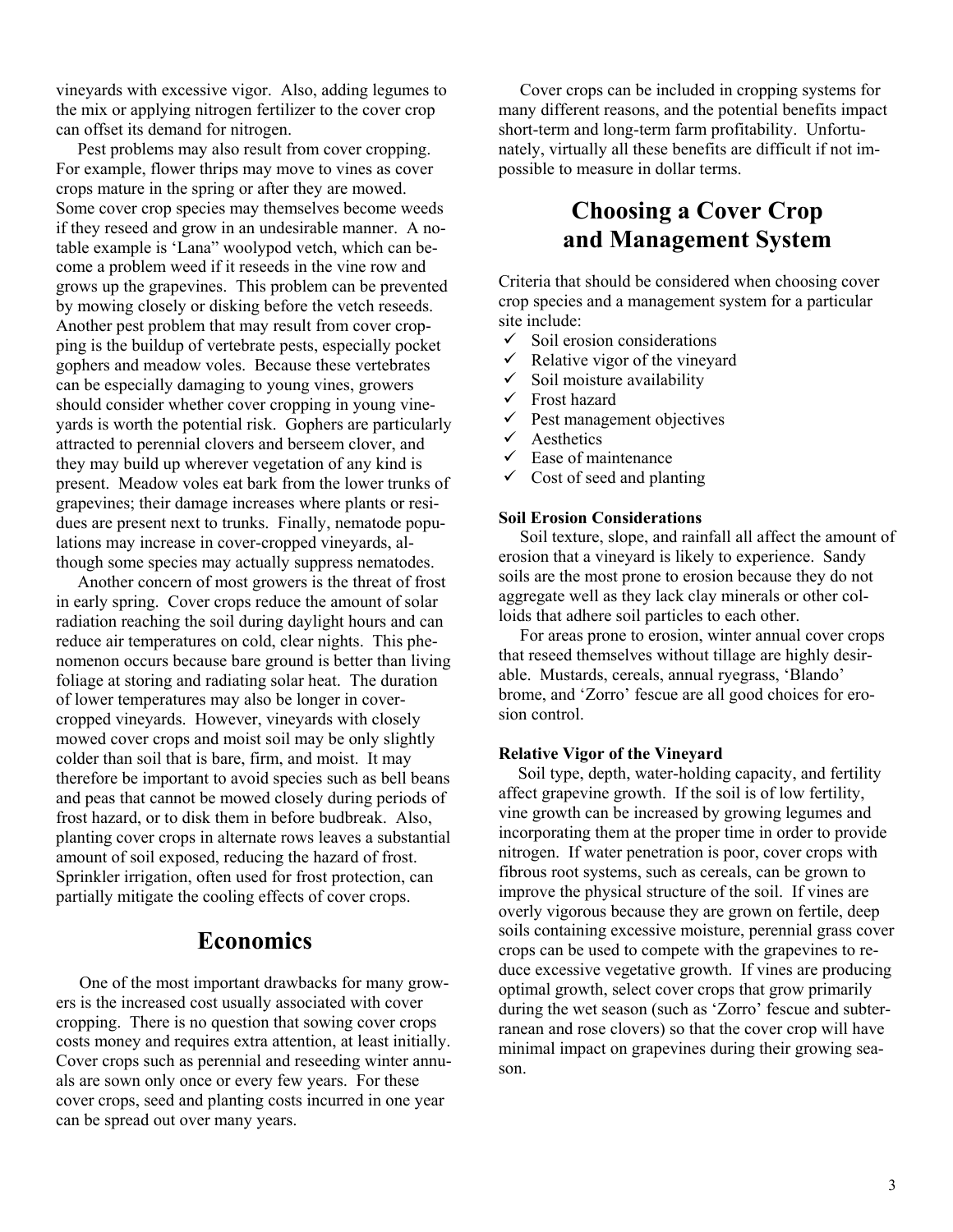#### **Soil Moisture Availability**

 If water for overhead irrigation is abundant and available year-round, virtually any cover crop can be grown. If overhead irrigation is not possible or water is limited, it will be necessary to select cover crops that can exist on rainfall alone. Winter annuals that require relatively small amounts of moisture to germinate and grow include cereals, field pea, vetch, and bur medic. If rainfall is seasonally heavy and the vineyards are rarely irrigated due to deep moist soils or high water tables, perennial legumes and grasses such as white clover, sheep fescue, or creeping red fescue, can be good choices. If seasonal rainfall is high and the vines are excessively vigorous, dense sod-forming grasses such as turf-type tall fescue and perennial ryegrass may be used to compete with the vines roots, although vines should be closely monitored to prevent excessive vigor reduction.

#### **Frost Hazard**

 Frost protection is a critical concern for growers whose vineyards are planted on low-lying areas that are prone to spring and fall frosts. Research has shown that vineyards with bare, firm, moist soils are warmer on cold nights than those with a tall-unmowed cover crop and are less susceptible to frost damage. If sprinkler frost protection is available, little risk is taken by having cover crops in the vineyard. The cover crop should be mowed, however, so that the top of the cover crop canopy and emerging grape shoots have as much distance between them as possible.

#### **Pest Management Objectives**

 Cover crops can provide several features for beneficial insects, including extrafloral nectaries, habitat for prey, and protection from predators. Grower experiences suggest that even allowing naturalized weed species to grow and mowing them all season long can lessen pest pressures from leafhoppers and spider mites.

 Some cover crop species compete intensely with weeds and can dramatically suppress their growth. When properly managed, many of the grasses are extremely competitive, especially annual and perennial ryegrasses.

 The impact of cover crops on nematodes is not well understood. Tests conducted on containerized cover crop plants indicate that many cover crop species are also good hosts for nematodes known to parasitize grapevines. Although anecdotal information suggests that nematode damage to vines may be reduced, more research is needed to address this issue. 'Cahaba White' vetch has been shown to suppress nematodes in grapevines, and various mustards have been shown to suppress nematodes in other crops. Unfortunately, knowledge of how to use cover crops as a pest management tool for nematode suppression is limited.

 Vertebrate pests may also be influenced by cover crops and their management. Pests such as meadow voles, gophers, rabbits, and moles are attracted to areas planted with cover crops, which can offer these pests shelter from predators. Voles and gophers can do considerable damage to a vineyard if left unmanaged. Lowgrowing cover crops, mowing, and vegetation-free strips beneath vines can minimize the habitat available for these pests and reduce the damage to vines.

#### **Aesthetics**

 Because coastal and foothill vineyards often adjoin attractive winemaking facilities, vineyard appearance can be critical to the image that a given winery projects to its customers, wine critics, and other industry people. Since grape growers typically take great pride in how their vineyards look, aesthetics can be an important consideration when choosing a cover crop and a cover crop management system. Many cover crop species look very attractive in bloom, including mustards, phacelia, crimson clover, rose clover, and buckwheat. Tall swards of winter grains, vetch peas or bell beans can also be attractive, especially with vegetation-free strips beneath the vines. These cover crops help create the impression the grower is practicing careful stewardship of the farm landscape.

 California native wildflowers are occasionally used in mixes for cover crops and can be very attractive when successfully established. They are normally confined to small areas of high visibility due to the expense of seed and the difficulty of establishment. Good choices include tidy tips, California poppy, various lupines, tansy phacelia, farewell-to-spring, and other annual forbs that grow readily from seed.

 Even naturalized weeds can look attractive if occasionally mowed. However, in dry summer areas, no-till vineyards are often not aesthetically pleasing when cover crops are dried up and dormant. When choosing a cover crop and management system, vineyard managers should consider what the vineyard is going to look like throughout the year in order to ensure that the aesthetic standards that are expected are obtainable with the system under consideration.

#### **Ease of Maintenance**

 For a vineyard cover crop system to be effective, it is extremely important that the management required to grow the cover crop be compatible with the management of the grapevines. For example, growing winter annual cover crops is relatively easy when grapevines are dormant and pruning is the only grape operation to consider. Growing summer annual cover crops can be difficult if irrigation is required, as overhead irrigation tends to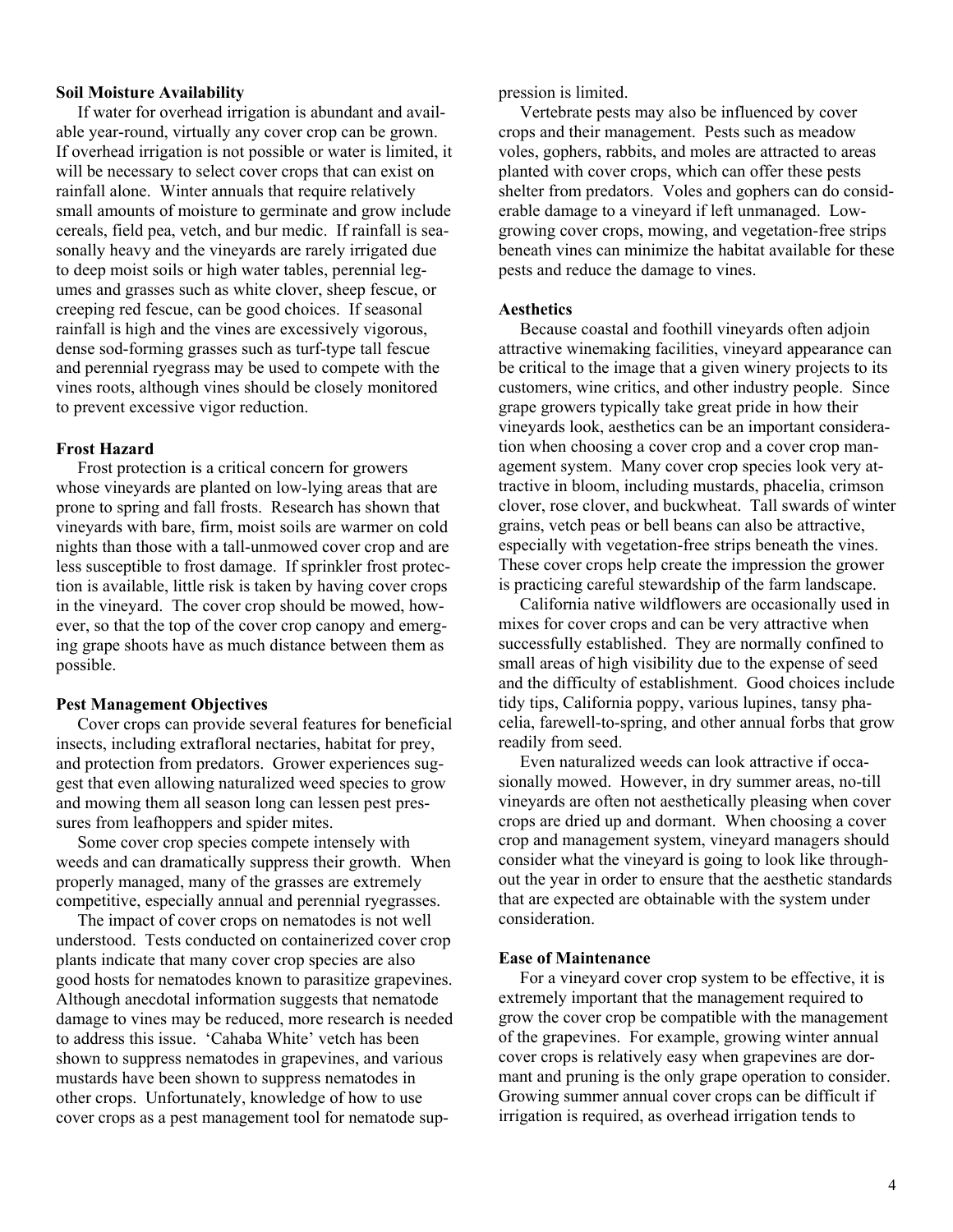cause bunch rot in many wine grape cultivars, and also increases humidity, which could favor the development of powdery mildew.

#### **Cost of Seed and Planting**

 The retail cost of cover crop seed varies greatly and is determined by the ease of seed production and the amount of seed produced per acre by seed growers. Cost studies indicate that for an annually-sown cover crop, it costs about \$92 per acre to prepare a seedbed, plant, irrigate, chop brush once, mow once before disking, and disk three times through the growing season. By comparison, the cost for maintaining no-till resident vegetation is about \$40 per acre for chopping once and mowing three times. The first-year cost of planting and maintaining reseeding annual and perennial cover crops is about \$58 per acre; this includes one chopping in the spring. Because many perennial cover crops require more than one mowing, about \$9.40 per acre is added for each additional mowing.

## **Establishing Cover Crops**

 Cover crop species vary greatly in "seedling vigor," the rate at which they germinate and grow. The lower the seedling vigor, the more difficult it is to establish a cover crop. Adequate seedbed preparation, time of planting, and the use of preplant fertilizers and soil amendments should be carefully considered.

#### **Time of Planting**

 Germination occurs best when soil temperatures are between  $70^{\circ}$  and  $80^{\circ}$ F. The prime time for cover crop seeding in most areas is mid-September to mid-October when soils are warm and rainfall is imminent. Unfortunately, this coincides with grape harvest in many California vineyards, so seeding cover crops may be difficult to schedule. Cover crops can be planted before harvest when the vineyard floor is still dry, then irrigated as soon as the grapes are picked. Seeding after October 15 becomes risky due to cooling soil temperatures, slow germination, and early frost. Generally, grasses germinate well through mid-November, but small-seeded legumes often fail to grow with enough vigor to become established. In cooler areas, cold weather, wet soils, and frost can cause extensive damping-off of seedlings, even if they have successfully germinated. Consequently, the earlier in the fall the cover crop is seeded the greater the likelihood of establishing a good stand.

#### **Seedbed Preparation**

 Regardless of the cover crop species selected, soil preparation is relatively standard. Preparing a wellgranulated, soft, friable, and moist seedbed generally works well for virtually any cover crop species. Many growers begin by shallow ripping at a depth of 10 to 12 inches the area between the rows using shanks and narrow sweeps spaced one foot apart mounted on toolbars behind the tractor. Spring-tooth harrows are also used for this purpose. The best results are obtained when the soil profile is quite dry, because ripping tends to shatter and loosen the soil, creating large voids between soil aggregates. The soil is then moistened, either by overhead irrigation or rainfall. The vineyard is then disked twice, leveled with floats or harrows, and seeded. In areas with loose or sandy soils, one or two diskings plus harrowing or rototilling are common procedures.

#### **Seeding**

 Cover crop seed can be planted either with a drill or a broadcast seeder. Drills place the seed with much more precision than broadcast seeders. Quality drills can be calibrated to apply seed at precise rates and depths. For expensive or small seed, drills are often the best approach.

 Irrigation after seeding helps ensure successful germination and establishment. If the vineyard has sprinkler irrigation, water can be applied to germinate t he cover crop seed, or seed can be planted just before a postharvest irrigation. Cover crops germinate well with about 1.5 inches of precipitation or 12 to 15 hours of irrigation with most frost protection sprinkler systems. Once germinated, many cover crop species can survive drought surprisingly well; they appear wilted in the summer heat but begin growing quickly when fall rains arrive.

#### **Fertilizing**

 The nutritional needs of cover crops are very different from grapevines. Cover crops should be fertilized and soil amendments should be added on the basis of soil test results.

#### **Mowing and Sward Management**

 Timely mowing can improve and enhance cover crop establishment and performance. Mowing removes taller weeds that can shade the cover crop; this is critical for the growth of some species. Mowing also encourages tillering (the growth of shoots from the crown of the plant), spreading, and flowering. Many cover crop species are also pasture forages, which typically respond to grazing by increasing the number of shoots from the crown to quickly regrow and crowd out competition. The first mowing should be no lower than 4 to 6 inches tall in order not to injure desired plants. This mowing can also help to shred vine prunings. Perennial grasses should be mowed early in the growing season to prevent the seed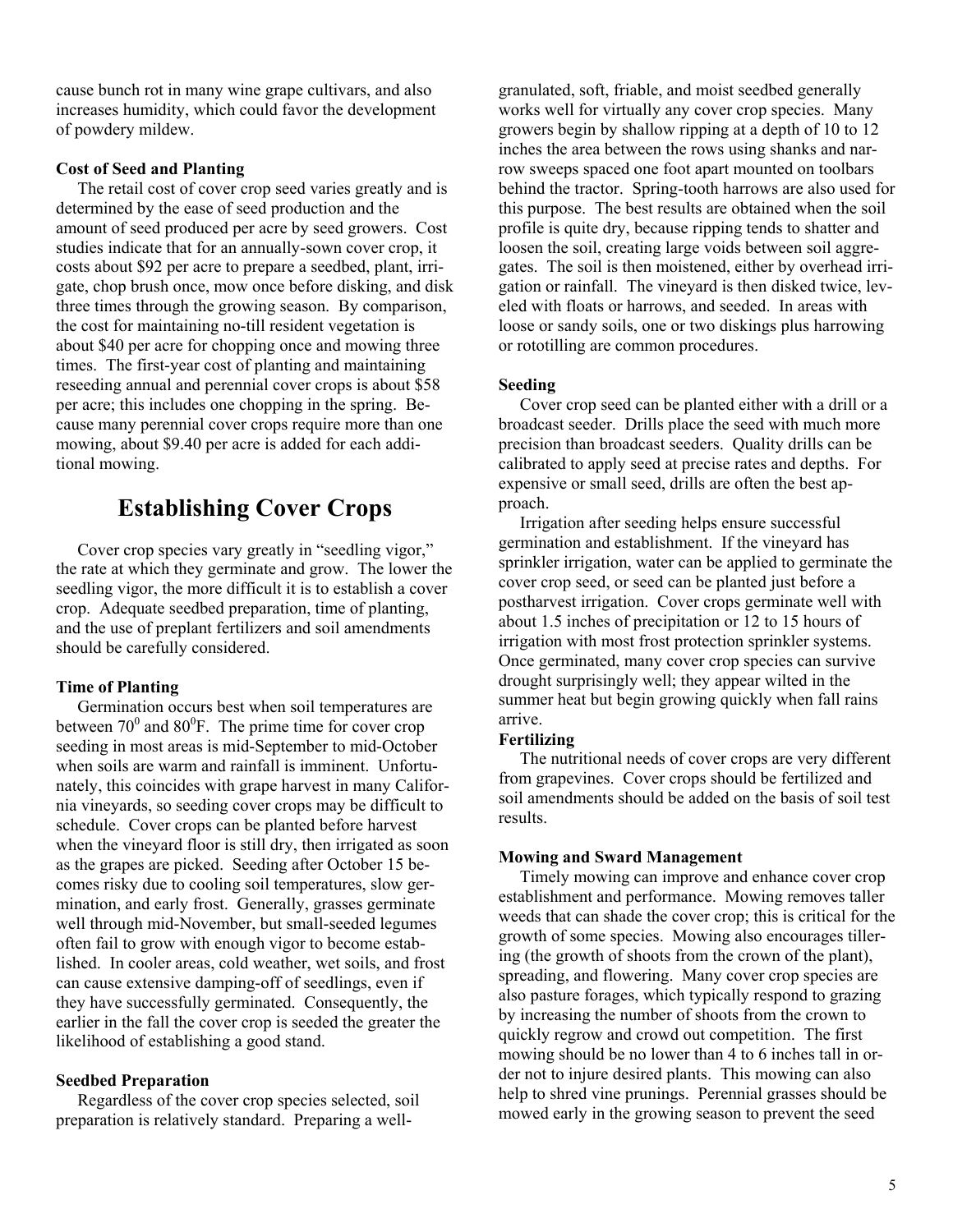set of tall weeds, chop the prunings into the cover crop, and reduce the hazard of frost. Fertilizing after mowing stimulates the grasses and helps maintain a dense, healthy sward that resists invasion by weeds. Perennial grasses should be allowed to flower in late spring. Before flowering, the grasses typically go through a cycle of rapid growth followed by a period in which carbohydrates are accumulated in the root system. These reserves allow them to withstand summer drought better and recover during fall rains or irrigation. California native grasses are especially sensitive to decline if they are not allowed to grow, flower, and remain green for several weeks after flowering in late spring. Native bunchgrasses should be mowed no lower than 6 to 8 inches. Mowing too low can kill these plants.

 In areas prone to frost, cover crops should be mowed close to the ground to minimize frost hazards and reduce the migration of ice-nucleating bacteria from the cover crops onto grape foliage. The closer the cover crop canopy is to the grapevines and the more surface area that the cover crop has, the more likely it is that icenucleating bacteria will be present in large numbers and will migrate to the emerging grapevine shoots, increasing the risk of damage if freezing temperatures occur.

## **Cover Crop Systems and Management**

#### **Monocultures versus Mixes**

 Monocultures of sown cover crops are often used in vineyards. Monocultures may be preferred where the species has a history of proven performance, enabling the grower to limit the seed purchase and culture to a single well-adapted species. The use of monocultures is a common practice with several species, such as cereals, 'Blando' brome, and bur medic. Self-reseeding stands of bur medic have persisted for over 40 years.

 Single-species plantings should usually be rotated to reduce the potential for buildup of insects, pathogens, or weeds associated with that species. For example, soilborne diseases may reduce vetch stands if sown repeatedly. Cereal diseases often increase when the same crop or cultivar is used year after year. In some years, Egyptian alfalfa weevil can be a serious pest of bur medic. Local environmental variations, such as sandy or clay soils with differing soil nutrient availability or drainage characteristics, may also limit growth of a single species. Providing different species in a mix may enable one species to thrive in areas where another might be weak, increasing the chances for a healthy stand throughout the vineyard. Vigorous polyculture stands may also reduce weeds that would otherwise fill the voids in the stand and may aid in pest management. However, the effects of polycultures versus monocultures on arthropod pests have not been tested in California vineyards.

 Legume-grass mixtures complement each other in their soil-improving functions. Although both plant types take up soil nitrogen, grasses are usually much more efficient at doing so. As a result, legumes derive more nitrogen from nitrogen fixation than from soil uptake when they are grown with grasses. Typically, though not always, such mixes result in less total nitrogen fixed than would be the case in pure legume stands, simply because less legume biomass is produced. Cereals such as oat and barley also provide structural support for the trailing vetches and peas. The fragile stems of 'Blando' brome and 'Zorro' fescue do not support vetch and are seldom used in mixes with vetches. However, these two species are compatible with bur medic and annual clovers and with low densities of vetch. Dozens of grass-legume blends and seeding rates have been used, including annual-perennial combinations.

 California native perennial grasses grown in vineyard middles are typically used in mixtures, with plant species or accessions of like statures grouped together. Because some species are short-lived, it is important to allow them to reseed in the vineyard. Although individual native grass species have been evaluated, mixes have received limited attention from researchers, and there is currently no published data on their use in vineyards. These species are increasingly being sown in vineyards mainly from the northern San Joaquin Valley northward. Seedling growth of many species is relatively slow, so native grasses are susceptible to weed competition during establishment. The lower-growing mixes may contain pine bluegrass, Idaho fescue, 'Molate' fescue, or a prostrate form of California barley. These grasses mature relatively early and are summer-dormant in hot, dry climates, although 'Molate' fescue will persist with irrigation. This is thought to reduce competition for water with the vines. Taller species include meadow barley, blue wildrye, California brome, California medic, and purple needlegrass. Due to greater seedling vigor, meadow barley, blue wildrye, and California brome are more easily established on sandy, droughty soils than are the lowgrowing species mentioned earlier. We have seen no examples of legumes included in mixtures of California native grasses, but annual clovers and bur medic may be appropriate. Use of California native grasses as vineyard cover crops is on the rise, making it increasingly important to conduct formal experiments on the issues mentioned above.

#### **No-Till versus Tilled Vineyards**

Whether to cultivate is perhaps the first and most im-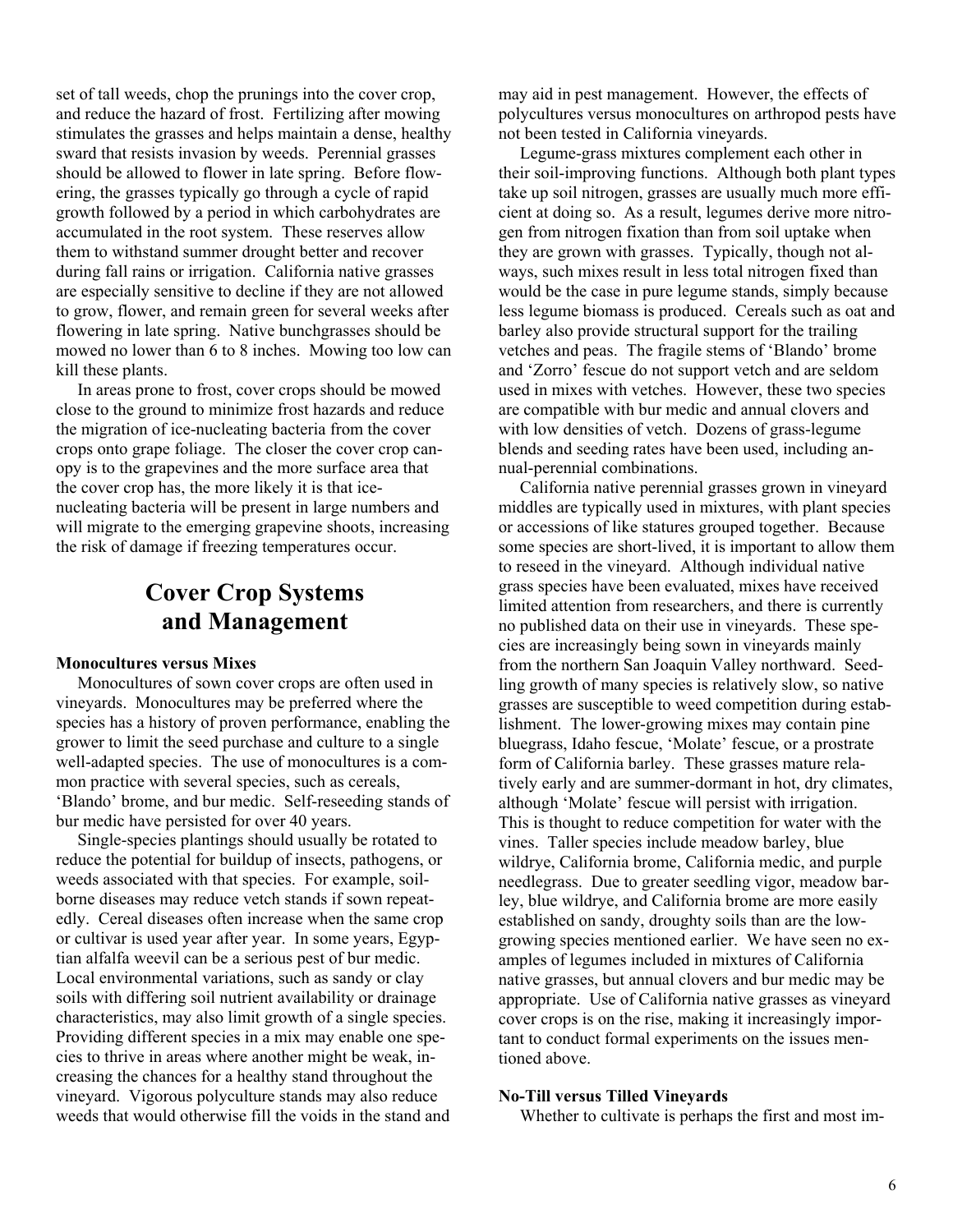portant choice to make in choosing a cover crop strategy for a vineyard. Preventing soil erosion and saving energy are two obvious benefits to no-till vineyard floor management. Another benefit is firm footing in wet weather, which can make a tremendous difference, especially if unseasonable rains occur during harvest. Growers also report fewer insect and mite pest problems in no-till vineyards. Drawbacks include a "weedy" appearance and possible competition between the cover crops and vines. Dryland vineyards on shallow soils are not good candidates for no-till cover crop systems due to excessive competition.

 On deep, fertile soils where excess vigor is a problem, competitive cover crops can reduce vine growth, compete with weeds, and provide beneficial arthropod habitat. Some perennial species can survive well from season to season without summer irrigation, allowing drip systems to irrigate the vines and not the cover crops. However, overhead irrigation or favorable rainfall is often critical in establishing these cover crops. Some California native bunchgrass species are particularly well suited for drip irrigation.

#### **Annuals versus Perennials for No-Till Vineyards**

 Cover crops used in no-till vineyards are planted once and regrow year after year. They can be self-reseeding annuals that produce a new crop of seed every year or perennials that do not grow during the dry summer months but resume growing with the fall rains.

 A major disadvantage of perennials is that they can compete excessively with the vines. Some are attractive to gophers, voles, and other rodents that can damage vines. When properly chosen and adapted, however, perennials can be among the best choices due to their ease of maintenance, especially in higher rainfall areas or in vineyards with deep soils. For example, a dense stand of hard and sheep fescues grow to only 3 inches tall, needs to be mowed only once annually, and can compete with both summer and winter weeds.

 Although winter annual species that reseed themselves regularly are generally not as competitive with vines as are perennials, fall weather may not favor their germination.

## **Types of Cover Crop Systems and Soil Fertility Implications**

#### **Annual Cover Crops**

**Green manures.** Green manure cover crops are typically planted in vineyards from September to early December. They consist of winter annual grasses, legumes, or forbs. If the green manure is used to add nitrogen, legumes are used alone or in combination with nonlegumes, usually

cereals.

 The cover crop germinates within several weeks with adequate soil moisture and proper soil temperatures. Most species do not develop substantial biomass until daylength and temperatures increase in late February or early March. The cover crop is usually incorporated into the soil while still green and succulent, usually from late March to early May. At this time, the carbon to nitrogen (C/N) ratio is low so there is rapid decomposition and a net release of nitrogen. The cover crop is often disked or mowed in late March if there is a danger of frost. If reseeding is desired, incorporation may be delayed until the cover crop sets mature seed.

#### **Perennial Cover Crops**

 Permanent perennial cover crops that grow during the summer usually compete strongly with vines for soil nutrients and water. Research indicates that perennial ryegrass and other sod-type cover crops may significantly reduce vine nutrient status. Sod-type cover crops are unsuitable in nitrogen-limited vineyards. Although these cover crops may be useful in reducing excessive vine vigor, their impact may take several years.

## **Grapevine Nutrition**

 Grapevines have fewer mineral deficiency problems and fertilizer demands than many other horticultural crops and is adaptable to a wide range of soil types and soil fertility. In general, only four nutrients, nitrogen (N), potassium  $(K)$ , zinc  $(Zn)$ , and boron  $(B)$  are widely supplemented in vineyards. Local areas may require additional phosphorus (P), iron (Fe), magnesium (Mg), and manganese (Mn).

#### **Nitrogen**

 The nutrient that is most frequently required in vineyards is nitrogen, which can be supplied through commercial fertilizers, compost, manure, or cover crops. Cover crops can be grown to supply nitrogen to the vines and improve the soil structure and the movement of nitrogen through the soil root zone. Conversely, they can be used to take up surplus nitrogen and water from soils, which may reduce excessive vine vigor and also reduce nitrate leaching into groundwater. Decomposition and nitrogen mineralization of cover crop residues may provide a more gradual release and uptake of nitrogen to vines than the use of commercial fertilizers alone. In order to understand the role of cover crops in nitrogen n u trition, it is important to understand nitrogen dynamics in the soil, in the vineyard, in cover crop species, and in the vines.

The greatest need for nitrogen is in the spring during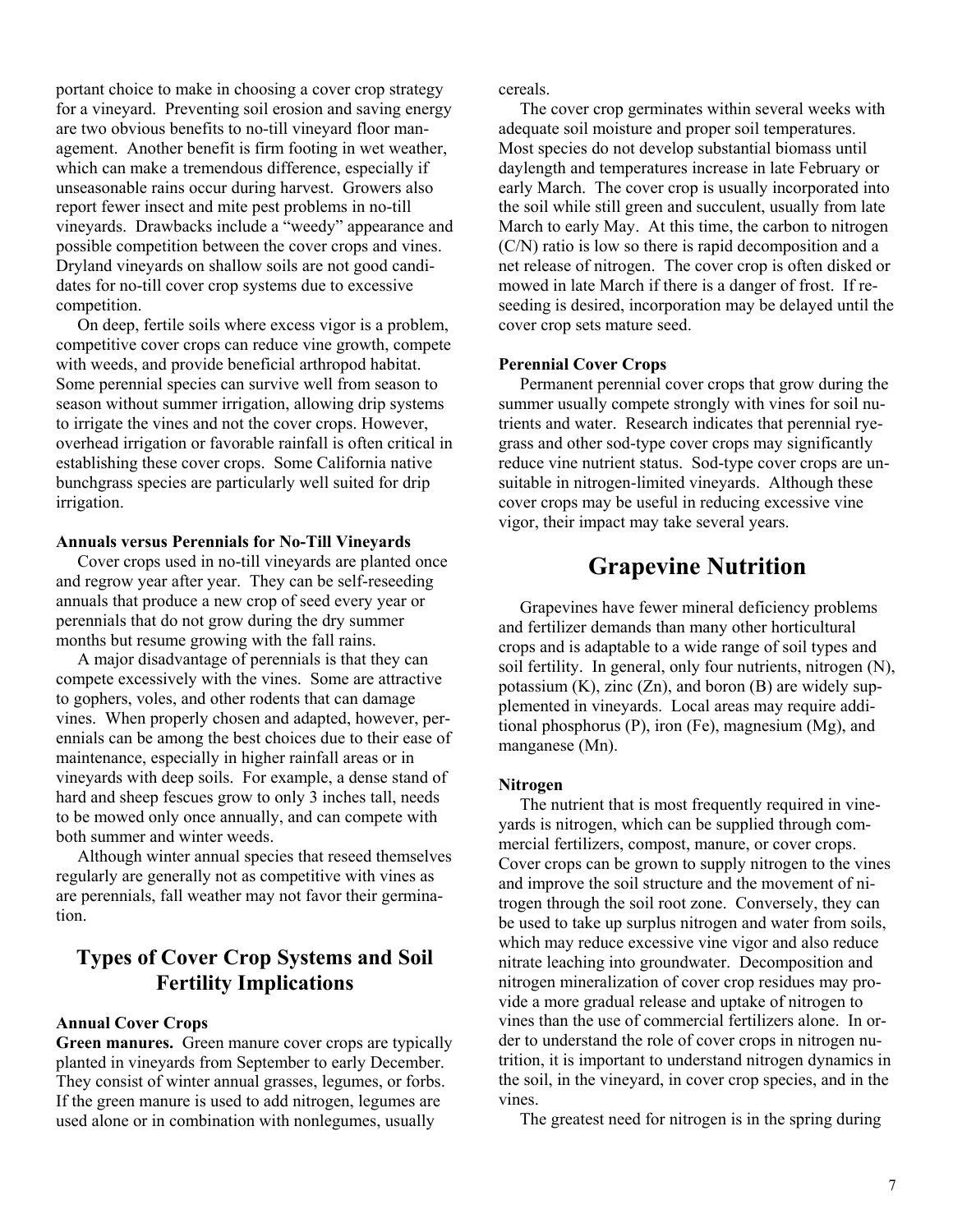rapid shoot growth. Between bud break and bloom, vines rely heavily on nitrogen stored through the dormant season in the trunk and roots. From bloom to veraison (the beginning of fruit ripening) vines depend mostly on root uptake of nitrogen. This is when nitrogen demands are greatest, whether supplied through cover crop d ecompo sition or fertilizer. Nitrogen supplied during fruit ripening tends to accumulate in the fruit and is removed w ith the grape crop.

 Although grapes are grown on a wide range of soils and under a wide range of conditions, generally 30 to 50 pounds per acre of supplemental nitrogen is adequate for most vineyards. This amount of nitrogen can easily be supplied by many different legume cover crop systems.

 Excessively vigorous vines have increased canopy growth, resulting in shading of crop and fruiting buds; the effect is a decrease in fruit quality and bud fruitfulness. Dense canopies provide favorable microclimates for diseases such as bunch rot and powdery mildew and can impede spray coverage of fruit and foliage with fungicides.

 Groundwater contamination by nitrate is widespread in California. It is critical to manage nitrogen sources so that excess nitrate is not present in soils, especially during periods of high rainfall or water saturation. Cover crops may be useful in reducing nitrate leaching in soils. Cover crop residues that are incorporated in the late spring decompose and are mineralized within a few weeks, providing soil nitrogen at a time of rapid vine uptake. Cover crops that grow rapidly in the winter, such as cereal rye, may use soil nitrogen that might normally be leached past the inactive grapevine roots.

**Nitrogen fixation by legumes.** The main source of environmental nitrogen is the atmosphere, which is approximately 78 percent nitrogen gas. However, this gaseous form of nitrogen is unusable by most plants. Nitrogen fixation is the process of changing gaseous nitrogen into nitrate or ammonium forms usable by plants. Legumes are capable of fixing nitrogen through a symbiotic association with bacteria from the genus *Rhizobium*. Because rhizobia occur in low levels naturally in most soils, the bacteria must be present on legume seed at planting. The bacteria gain entry into developing roots through root hairs. The plant responds with rapid cell division, creating nodules on the root.

**Nitrogen production and availability.** Research indicates that legume cover crops can fix from 50 to 200 pounds per planted acre of nitrogen. The amount of fixation depends on the cover crop species, soil pH, soil temperature, soil moisture, soil nitrogen status, and inoculation.

## **Cover Crop Fertilization**

#### **Fertilization of Legumes**

 Generally, supplemental phosphorus fertilizer is the only nutrient required for legumes in vineyard cover crop systems. Phosphorous can be applied by broadcasting single-superphosphate on the soil surface during seedbed preparation or banding at planting with a seed drill. Soil tests for phosphate phosphorous are a good indicator for fertilizer need. Other fertilization is not necessary. Nitrogen fertilizer should be avoided since it reduces nitrogen fixation. Sulfur is also necessary for good legume growth, but it is usually not limiting in vineyard soils.

#### **Fertilization of Grasses**

 Nitrogen fertilizer is usually required for grass cover crops. A common practice is to apply 25 to 50 pounds per acre of nitrogen at planting. Many growers will also apply 25 pounds at the time of incorporation to hasten breakdown and mineralization. If cover crops are used to reduce vine vigor and nitrogen status, or if soil or water nitrogen content is excessive, nitrogen fertilizer use should be reduced or eliminated.

## **Soil Erosion**

 The erosion of soil by water should be an important consideration by anyone growing grapes on sloping land. Soil erosion is detrimental to the vines due to the loss of nutrients and rooting depth, and gully erosion can be costly to repair. Also, the washed-away sediment pollutes streams, rivers, and estuaries and increases the flooding potential downstream. Local governments in several areas of California have implemented strict erosion control programs for grape growers, especially as wooded hillsides have increasingly been converted to vineyards.

#### **How Cover Crops Reduce Soil Erosion**

Vegetative cover plays a vital role in controlling erosion as it:

- $\checkmark$  Shields the soil surface from the impact of falling raindrops.
- $\checkmark$  Holds soil particles in place.
- $\checkmark$  Prevents crust formation.
- $\checkmark$  Improves the soil's capacity to absorb water.
- $\checkmark$  Slows the velocity of runoff.
- $\checkmark$  Removes subsurface water between storms through transpiration.

 Growers should strongly consider maintaining and enhancing existing vegetative cover on areas of high ero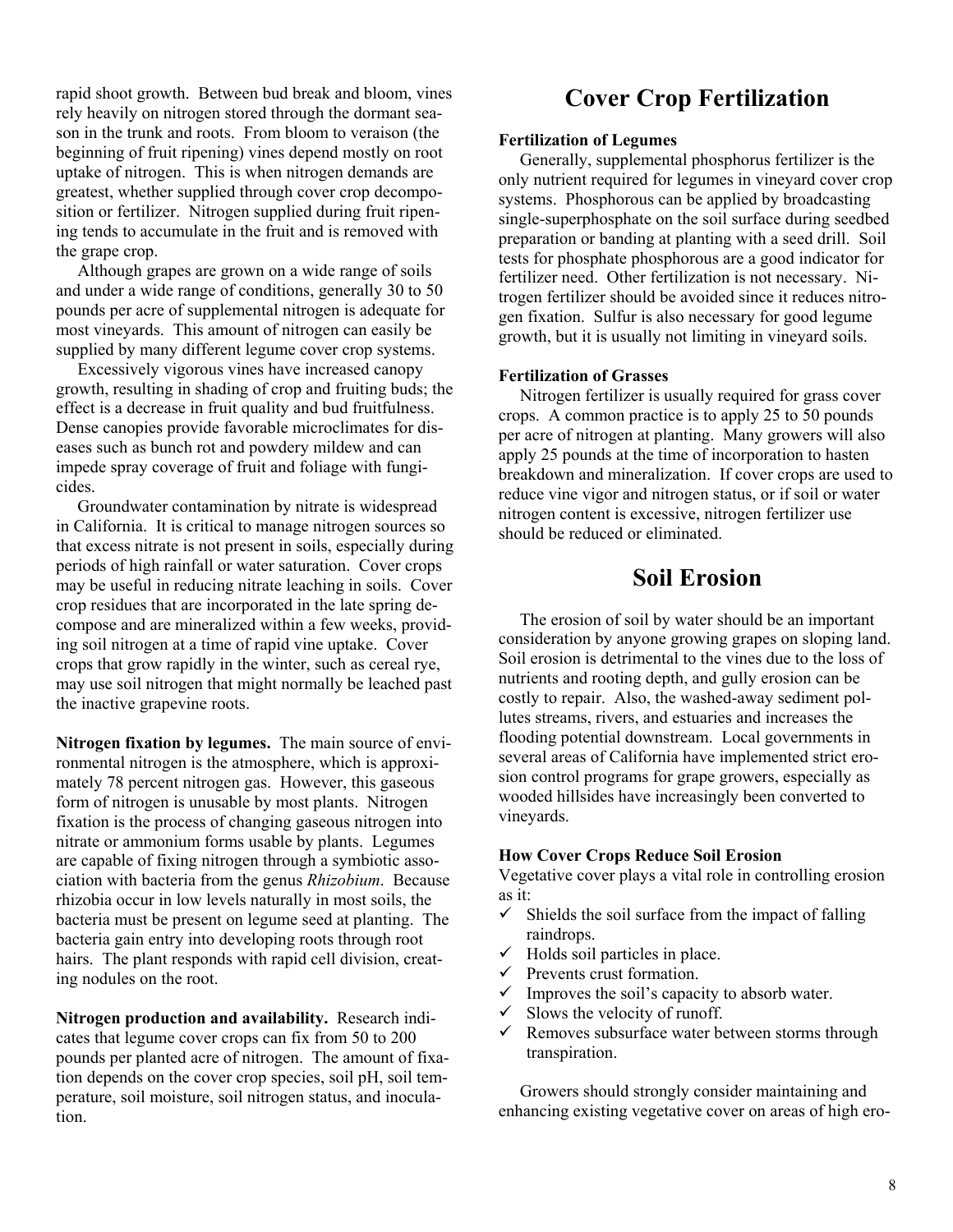sion potential, such as erodible soils, steep slopes, bench terrace slopes, drainageways, stream banks, buffer strips, and existing or potential slips. The use of cover crops, particularly grasses, is a cost-effective means of controlling sheet and rill erosion where water flows will not exceed 5 feet per second. Flows greater than this rate require engineered structures such as diversions, subsurface drainage systems, lined waterways, and bench terraces. Vegetation combined with structural measures provide optimal soil protection where the erosion potential is highest.

#### **Cover Crop Selection for Erosion Control**

 Among the best cover crops for erosion control are perennial sods, which have dense foliage and root systems. Reseeding winter annual grasses, such as 'Blando' brome, also greatly enhance erosion control, but do so less than perennial sod because annual grasses begin each fall with small root systems. Reseeding winter annual legumes are often not as effective as grasses because the root systems of grasses are usually more dense. Although winter annuals that are not self-reseeding can reduce erosion once established, the disking required to plant them can cause serious erosion if heavy fall rains occur. It is also important to consider other factors when selecting a cover crop for erosion control, such as seed cost, seedling vigor, reseeding ability, water needs, and the cover crop's effects on vines, fruit yield, and quality. For maximum erosion control, the best cover would be a vigorous permanent sod that forms a dense root system, such as perennial ryegrass, tall fescue, or strawberry clover. Winter annual grasses effectively reduce erosion after they become established, and they reseed and die as vine growth begins in early spring. But, the soil may be prone to erosion during heavy fall rains before young seedlings develop sufficient root structure.

#### **Winter Annual Cover Crops**

**Grasses.** Reseeding winter annual grasses, particularly 'Zorro' fescue and 'Blando' brome, are frequently used on hillside vineyards. They are generally well suited for erosion control because of their dense growth habit and fibrous root system. They are seeded in the fall and germinate and establish rapidly after fall rains, protecting the soil from erosion and anchoring soil particles in place. When properly managed, these species provide a selfsustaining cover crop that requires no tillage beyond the first year, although some years if weeds reinvade.

 Other winter annual grasses, such as cereal rye, barley, and oat, provide a protective cover crop for one year but generally do not produce sufficient viable seed for reestablishment in subsequent years. These species are sometimes used in new vineyards where a cover crop is desired for erosion control in the fall and winter, but where further soil disturbance is required for planting, trellising, irrigation, or other activities that will occur the following spring. Disking to smooth the surface will be warranted, after which a perennial or reseeding winter annual cover crop is planted.

**Legumes.** Legumes are often included in cover crop mixes to add nitrogen, provide color, or increase diversity. Established legume plants shield the soil from raindrop impact in late winter and spring. However, young legumes generally provide less protection against soil movement than young grasses because legumes have less fibrous roots. As with grasses, some legumes reseed themselves, such as rose clover and subterranean clover. Subclover forms a dense network of low growing stems by late winter that helps reduce soil erosion. These legumes may be added to a seed mixture with reseeding grasses. Other legumes such as bell beans and field pea grow only for one season and should be planted when specific benefits are desired, such as adding more nitrogen to the soil.

#### **Perennial Cover Crops**

 Most perennial grasses do not develop as rapidly as annuals but, when established, have deeper roots and provide excellent erosion control. Perennial clovers, although taprooted, also reduce erosion because of their invasive growth and their tendency to produce roots at each node. Due to the longer period needed during establishment, perennial cover crops may need to be mixed with a small amount of annual grass seed to provide adequate cover during the first year. Growers should exercise caution when using perennials because they may devigorate vines excessively.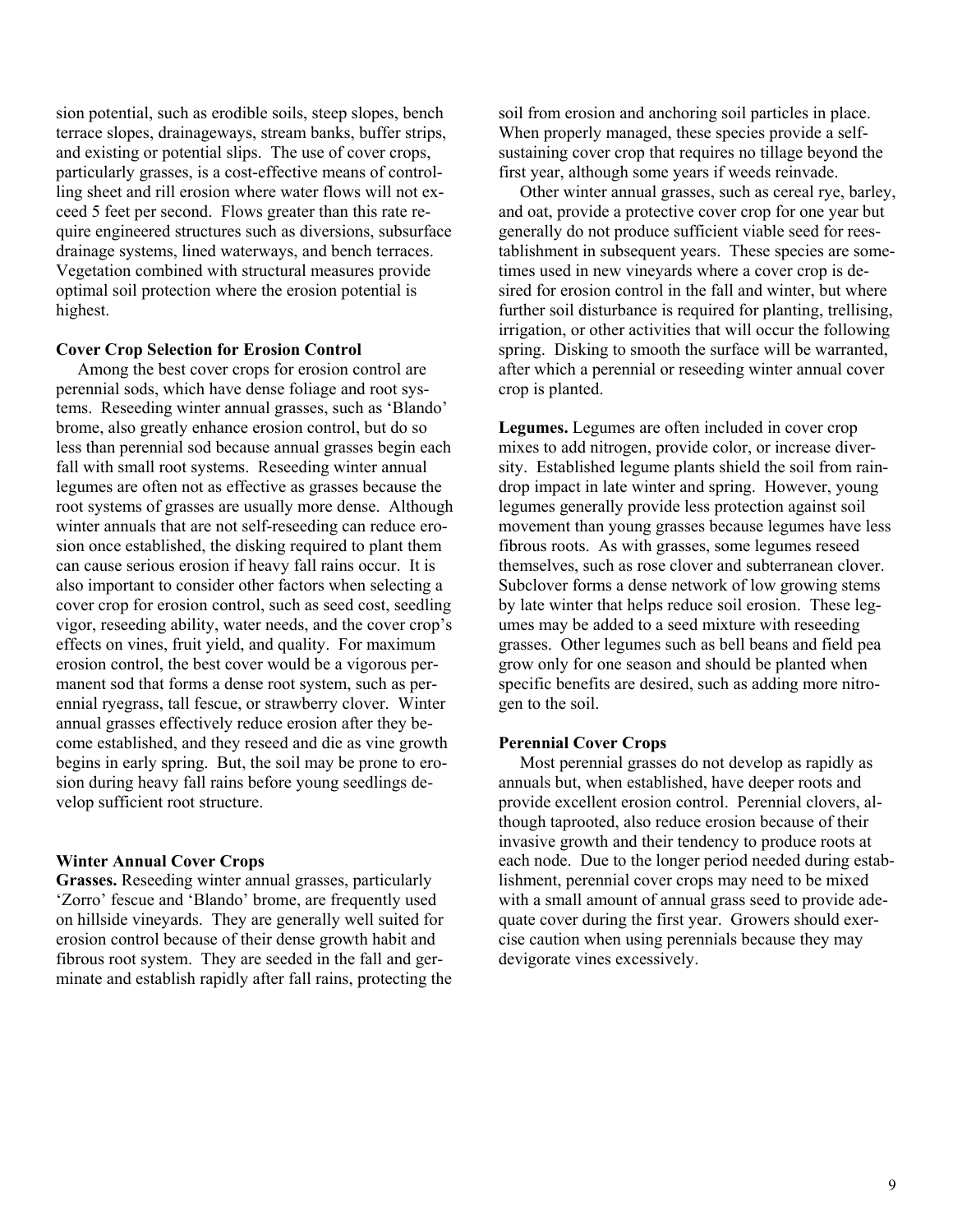Growers should strongly consider maintaining and enhancing existing vegetative cover on areas of high erosion potential, such as erodible soils, steep slopes, bench terrace slopes, drainage-ways, stream banks, buffer strips, and existing or potential slips. Figure 1 demonstrates methods for controlling drainage and erosion in a vineyard.



Figure 1. Controlling drainage in a vineyard reduces erosion. Diversion ditches catch water that would otherwise flow through the vineyard. The water from the diversion ditches flows to inlets and through underground outlets (pipes) and is directed to a creek. Additional inlets along the hillside help divert water from the bench terraces. Rock aprons provide armoring where the pipes drain to the creek. Grass buffer strips along both sides of the creek provide a filter for sediment. Cover crops are planted in the drive rows. (From Cover Cropping in Vineyards – A Grower's Handbook Chapter 6 "Soil Erosion". 1998. University of California DANR Publication 3338).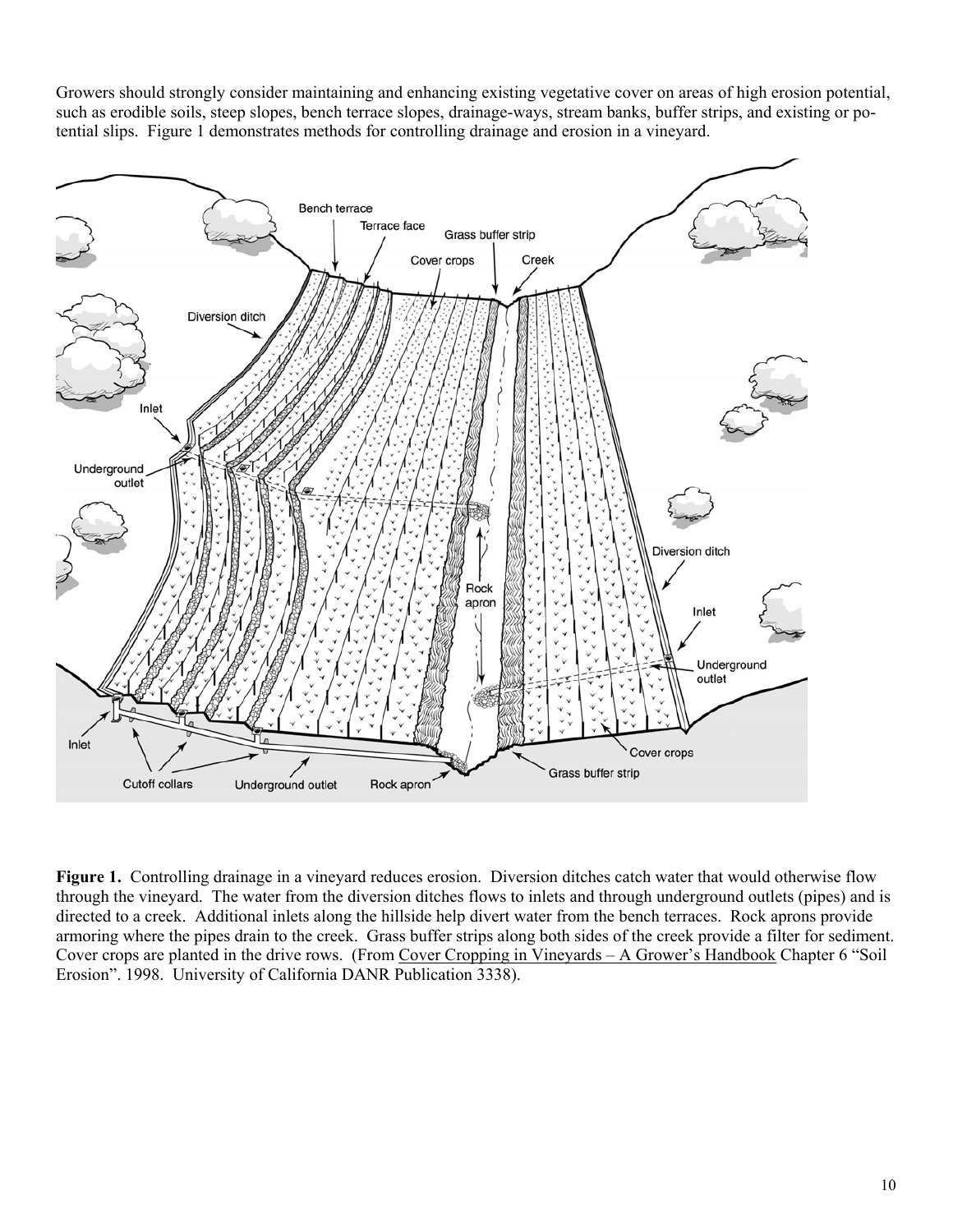## **Effects of Cover Crop Management on Water Use**

#### **Annual Cover Crop**

 In general, winter annual cover crops use less water than those that grow during summer months or those that grow year-round. During the winter and early spring, water demand is lower and growth occurs during a time when rainfall is likely. A vetch cover crop grown in Davis, California, from November through early March produced nearly 6,000 pounds per acre of above ground dry matter. Soil water contribution between November and March measured less than 0.5 inch in a below-normal rainfall year. The water required to produce the 6,000 pounds per acre of dry matter was mostly supplied by winter rainfall. Using the relationship of 300 pounds water to produce one pound of dry matter, a 6,000 pound dry matter cover crop would use approximately 8 inches or 217,000 gallons per acre of water. If water were available from rainfall or irrigation and the crop were growing in the highest water-demand months of March and April; water consumption would have been substantially higher.

#### **Perennial Cover Crops**

 Perennial cover crops, which live year round, offer the advantage of not having to be reseeded each year. However, the stand must be maintained throughout the season, and at least small amounts of water are required to maintain the stand from late spring through fall. Resident vegetation, usually consisting of winter annuals followed by summer annuals, also fits in this category since it can grow and use water for the entire season. Perennial grasses that are less active during the summer offer some hope to less competitive water use.

#### **Irrigation Frequency**

 Most cover crops are more shallow rooted than grapevines. After an irrigation, they compete directly with the vines for available moisture. As the moisture is depleted in the shallow area of the root zone, the vines acquire moisture at lower depths, which are generally inaccessible to the cover crop. Frequent irrigation can allow the cover crop to compete with the vines, leading to increased water use.

#### **Fertility**

 Wine grape vineyards are fertilized with relatively low amounts of nitrogen. Typically broadcast applications are from 30 to 50 pounds per acre of nitrogen per year. When injected into microirrigation systems, the rates are reduced to 10 to 20 pounds per acre per year. Broadcast fertilizer applications are usually made in the spring,

leaving little nitrogen available at a time when the annual cover crop germinates or the perennial crop begins to grow after fall rains. To increase cover crop biomass production, it is common to fertilize in the fall while temperatures are still warm. Research in wine grape vineyards has shown a 1,000 percent biomass production increase by applying 30 pounds per acre of nitrogen at germination of resident vegetation. Biomass collection occurred on March 31. Additionally, if 2 inches of sprinkled water was applied in early October prior to rainfall, an additional 100 percent increase in biomass was produced totaling 5000 pounds per acre for the fertilizer plus water treatment.

## **Weed Management**

#### **Weed Suppression between Vine Rows**

 Any planted cover crop can interfere with the growth of resident plants. Cover crops do not target a single weed or family of weeds for reduction, but instead reduce the overall density of plant species in the vineyard. A dense cover crop population reduces weeds more than does a sparse stand or open-type growth habit. Below are three vineyard floor management strategies that use cover crops to suppress winter annual weeds.

**Winter cereals.** In the fall, plant and fertilize tallgrowing cover crops such as cereal grains (oat, cereal rye, barley, wheat, and triticale) that grow faster than the weeds.

**Mixtures of cereals and legumes.** Plant a mixture of tall winter cereal and a vetch or peas available to fill in the open areas to further reduce the amount of light available to the soil and inhibit growth of winter annuals. Maximum effects are achieved by planting early in the fall or in the late summer into a prepared seedbed followed by an irrigation to increase germination, early growth, and soil cover.

**Perennials.** Plant a perennial cover crop such as strawberry clover, white clover, birdsfoot trefoil, 'Berber' orchardgrass, or perennial ryegrass and plan to mow frequently, which reduces both winter and summer annual weed populations. Additionally, these cover crop plants are generally very competitive and will reduce vine growth in shallow or weaker soils, especially if the vines are young and the cover is allowed to grow into the vine row.

#### **Weed Suppression in the Vine Rows**

 Weeds in the vine row can be suppressed by preventing the light required for seed germination from reaching the soil directly under and between the vines. This can be done by using live plant material or by applying various types of mulches.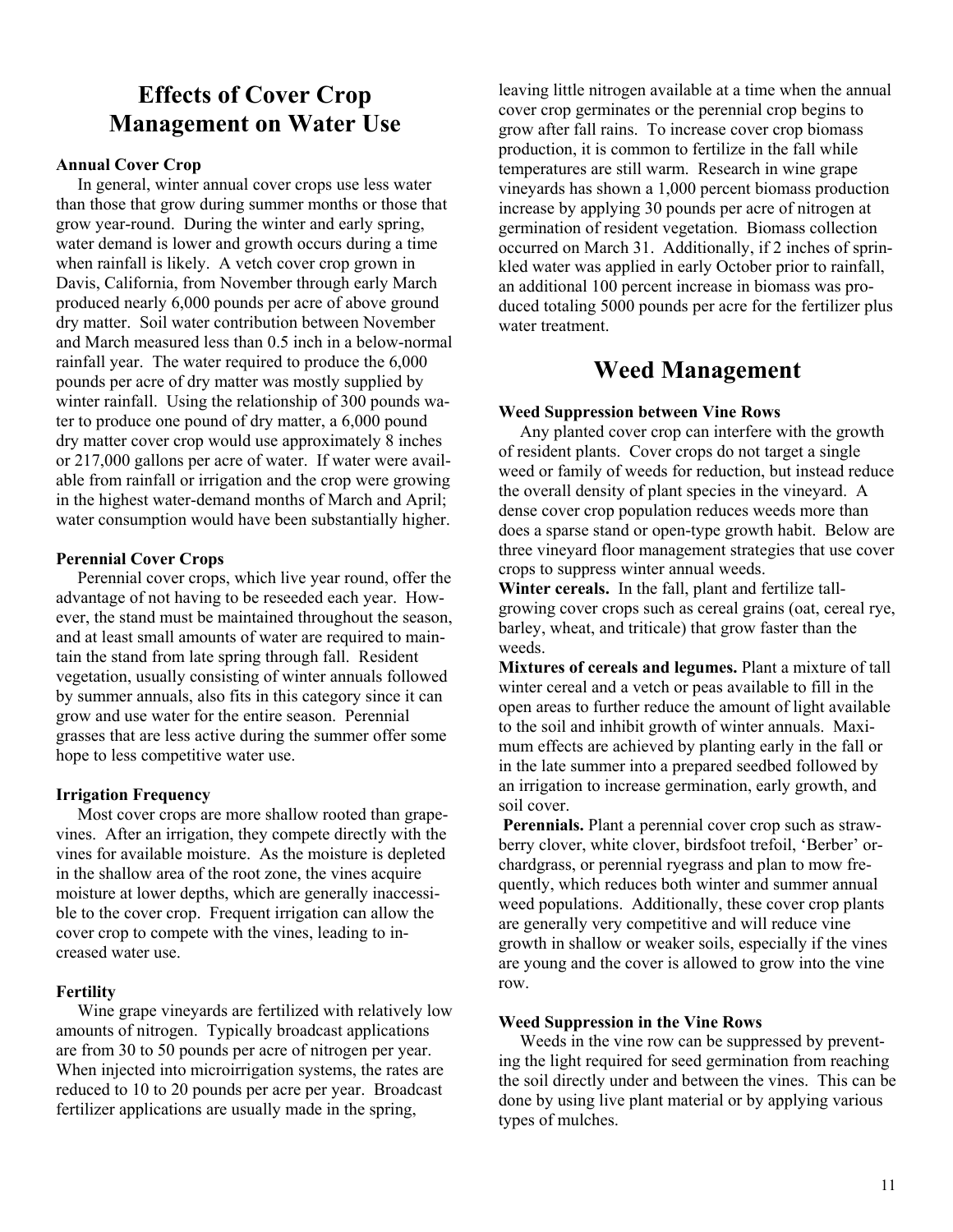**Live plant material.** Although not recommended as a general rule, cover crops can be planted in the vine row to suppress weeds. When considering this control method, carefully review the cover crops' stature, aggressiveness, and competitive ability before planting in the vine row. There is a fine line between planting a cover crop for weed control and reducing the growth and yield of the grapevines. Although dense plant growth in the vine row may lend itself to weed control, it will also compete with the vines.

**Dry organic mulch.** Although a dry, dead mulch produced from organic material can prevent germination of weed seed, it does not kill existing weeds very well. It can, however, reduce moisture and temperature fluctuations near the soil surface, which may result in better vine growth.

 A dry mulch can be made from a vigorous cover crop grown between the vine rows by chopping it and mowing the clippings into the vine rows. Or, mulch can be purchased from an outside source and evenly spread under the vines. Mulching is especially effective at reducing weeds in the vine row if the weeds are controlled prior to mulch application using residual or preemergence herbicides or recent in-row cultivation. This assures a weedfree surface for the initial mulch application.

## **Overview of Soil Organisms**

#### **Microorganisms**

 Although invisible to the naked eye, soil microorganisms are an important part of the below ground community in farm soils, and are a potentially valuable asset to the grower. Their value lies in the roles they play in the decomposition of organic matter, improvement of soil structure, cycling of nutrients, and as a living reservoir of nutrients. The microbial community is most beneficial to the grower when it is diverse, abundant, and active. Microbial populations play active and passive roles in soil fertility.

## **Arthropods**

 The role of cover crops in vineyard IPM is not well understood, and the use of cover crops to help manage vineyard pests is a controversial practice. Similar to studies in orchards, studies in vineyards have not shown that the addition of ground covers consistently leads to lower pest densities. This is due, in part, to the wide variety of cover crops and cover crop management practices used, to differences in the arthropod community among vineyards, and to annual fluctuations in pest and natural enemy populations.

#### **Vineyard Natural Enemies**

 In theory, natural enemy populations increase in more diverse ecosystems because cover crops or other floor vegetation provide natural enemies with additional habitat, food, or both. Habitat enhancement is the increased availability of shelter because of a broader range of environmental conditions and oviposition and overwintering sites. The availability of alternate food is important during periods when the most common prey are not present. Alternate food can be other prey species or food for adult predators or parasitoids. There have been few attempts to document how these theories apply to grape pests and their natural enemies. Of those that have been conducted, most have focused on leafhoppers. Cover cropping by itself cannot be relied on for leafhopper control from one year to the next. Furthermore, the mechanisms involved are not clear, but the evidence points to lower leafhopper numbers because of reductions in vine vigor by the cover crop, and may also include occasional enhancement of spider populations.

 It is popularly believed that biological controls in vineyards are enhanced because of the increased abundance and diversity of generalist predators on the cover crop. In our replicated studies we did not find a pattern of increased generalist predator abundance on the vines that corresponded to the presence of cover crops. Most often, cover cropping did not affect total numbers of spiders (the most common vineyard predator of leafhoppers) on vines. Cover cropping did, however, alter spider species composition.

 Although in theory, cover crops can provide alternate hosts or food sources for parasitoids of moth and mealybugs pests, no formal studies on this have been conducted. Few formal studies have been conducted on cover crops and spider mites, but it is generally accepted that the beneficial effect of cover crops on soil condition, water infiltration, and dust removal can help boost vine tolerance to spider mite outbreak.

 The vineyard ecosystem is complex and many factors combine to influence both pest and natural enemy densities. Because natural pest control is an interwoven assemblage of migrating and resident pests and natural enemies, vineyard cultural practices, vineyard age, soil characteristics, and regional characteristics, it is difficult to predict how cover cropping will affect pest or natural enemy numbers. The annual fluctuation in leafhopper and spider populations, which can be dramatic, often rendered insignificant the effect of the cover crop in terms of applied pest management. Overall, our studies show that cover crops and other floor vegetation can play a role in vineyard arthropod pest management, but they cannot be expected to provide complete control of any of the pests discussed. Properly managed cover crops should be con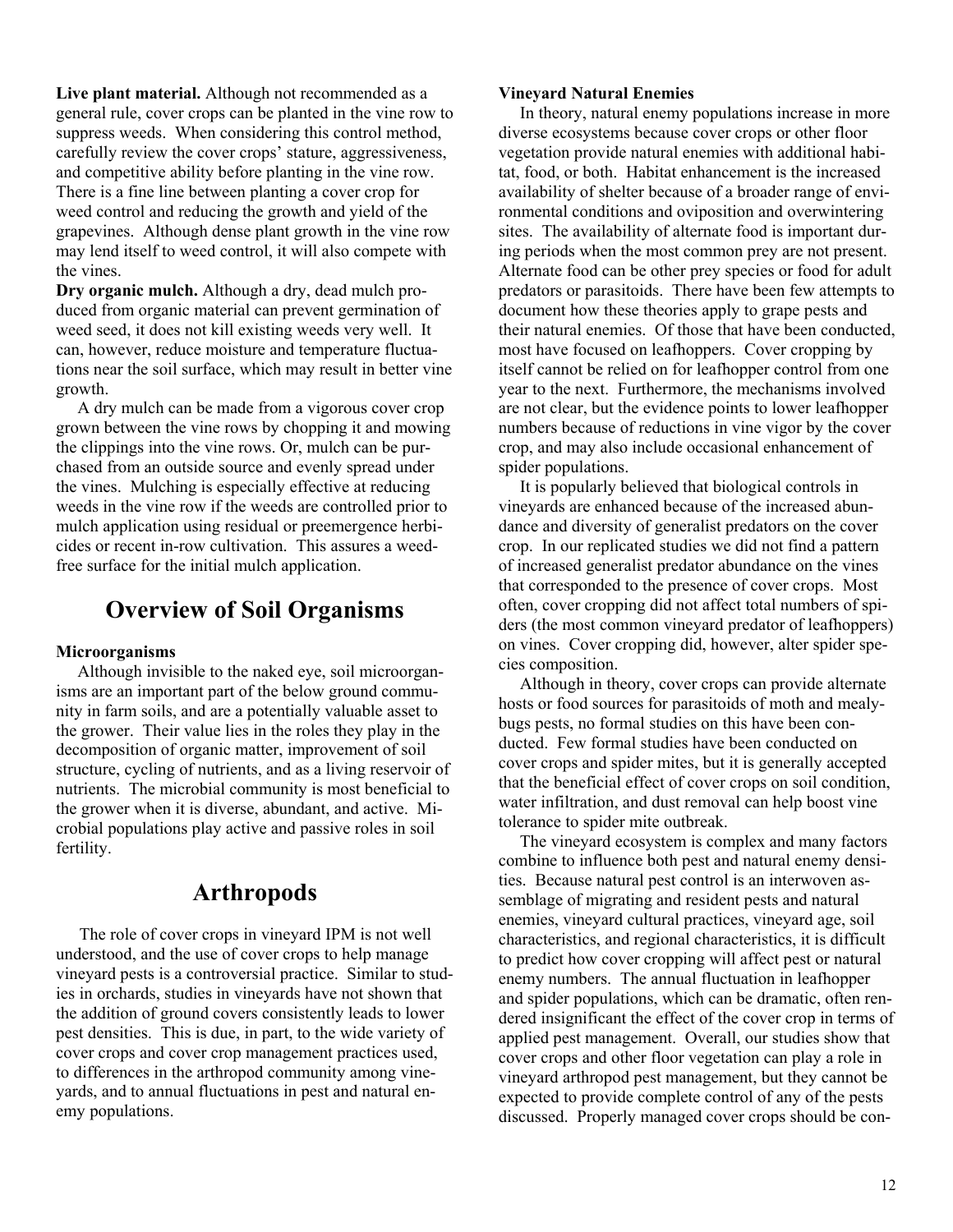sidered as but one part of an overall IPM program.

## **Nematodes**

 Nematodes are wormlike unsegmented invertebrate animals found in marine, freshwater, and terrestrial habitats. Depending on the species, nematodes may feed on a variety of organisms, including plants, other nematodes and their eggs, fungi, protozoa, bacteria, tardigrades, enchytraeids, and insect larvae.

#### **Nematode Management**

 Before considering possible cover crops that might be used to manage nematodes in vineyards, it is important to discuss the fact that although a cover crop may be used to reduce numbers of a particular nematode, the cover may act as a host for other nematodes, pathogens, or pests. Cover crops are not, generally, biological nematicides. Effective nematode management using cover crops should be based on the integrated application of several control tactics. Manipulating the soil environment to reduce pest densities and increase plant tolerance requires recognition of the soil food web and the ecological relationship among host plants, their parasites, and other soil fauna.

## **Vertebrate Pests**

 Several vertebrate pest species currently cause economically significant damage in vineyards. These include pocket gophers, meadow voles, ground squirrels, rabbits, and deer. Pocket gophers are probably the most wide spread and significant pests, with economic losses resulting from their feeding on the roots of vines, their gnawing on irrigation lines, their burrows diverting i rri gation water and causing erosion, and their mounds impeding other management practices. Meadow voles, ground squirrels, rabbits, and deer may also cause significant damage by feeding on the vines.

 Current knowledge indicates that cover cropping in vineyards increases most mammal pest problems by providing additional food and cover resources that favor higher population levels. However, the magnitude on these populations may vary depending on the location of the vineyard, history of the pests in the area and the type of cover crop selected and its management. The potential effect of a cover crop on vertebrate pest populations should be considered prior to planting. In many cases, the benefits of a cover crop may more than outweigh the expense of the additional vertebrate control required or the additional damage that may occur in spite of control efforts. Further, the anticipated increase in vertebrate

pest problems may, in part, be offset by the species or management of the cover crop. In some situations, such as in newly planted vineyards, the only option to avoid costly damage by mammal pests may be to delay planting a cover crop for one or two years.

## **Conclusion**

 The result of all this research and experience is that a vineyard manager has a tremendous "plant palette" from which to choose when selecting cover crop species. Just as there is no universal wine grape cultivar, rootstock, or trellis system, there is no universal cover crop for all vineyards. The choice of cover crop systems depends largely on the benefits one hopes to attain from the cover crop. Cover crops should be chosen on their suitability for a production system and the style of farming that the manager wishes to use. The cover crop's physical stature, water use, competition with vines, and ease of establishment and maintenance are only a few reasons why they should be chosen carefully. There are numerous benefits to planting cover crops, and growers are encouraged to experiment on a small scale first to determine whether a particular species or management system is appropriate.

## **Bibliography**

Adapted from Cover Cropping in Vineyards – A Grower's Handbook 1998. University of California Cooperative Extension DANR Publication 3338). Complete references available upon request.

The University of California prohibits discrimination against or harassment of any person employed by or seeking employment with the University on the basis of race, color, national origin, religion, sex, physical or mental disability, medical condition (cancer-related or genetic characteristics), ancestry, marital status, age, sexual orientation, citizenship, or status as a covered veteran (special disabled veteran, Vietnam-era veteran or any other veteran who served on active duty during a was or in a campaign or expedition for which a campaign badge has been authorized). University policy is intended to be consistent with the provisions of applicable State and Federal laws. Inquiries regarding the University's nondiscrimination policies may be directed to the Affirmative Action/Staff Personnel Services Director, University of California, Agriculture and Natural Resources, 1111 Franklin, 6th Floor, Oakland, CA 94607-5200 (510) 987-0096.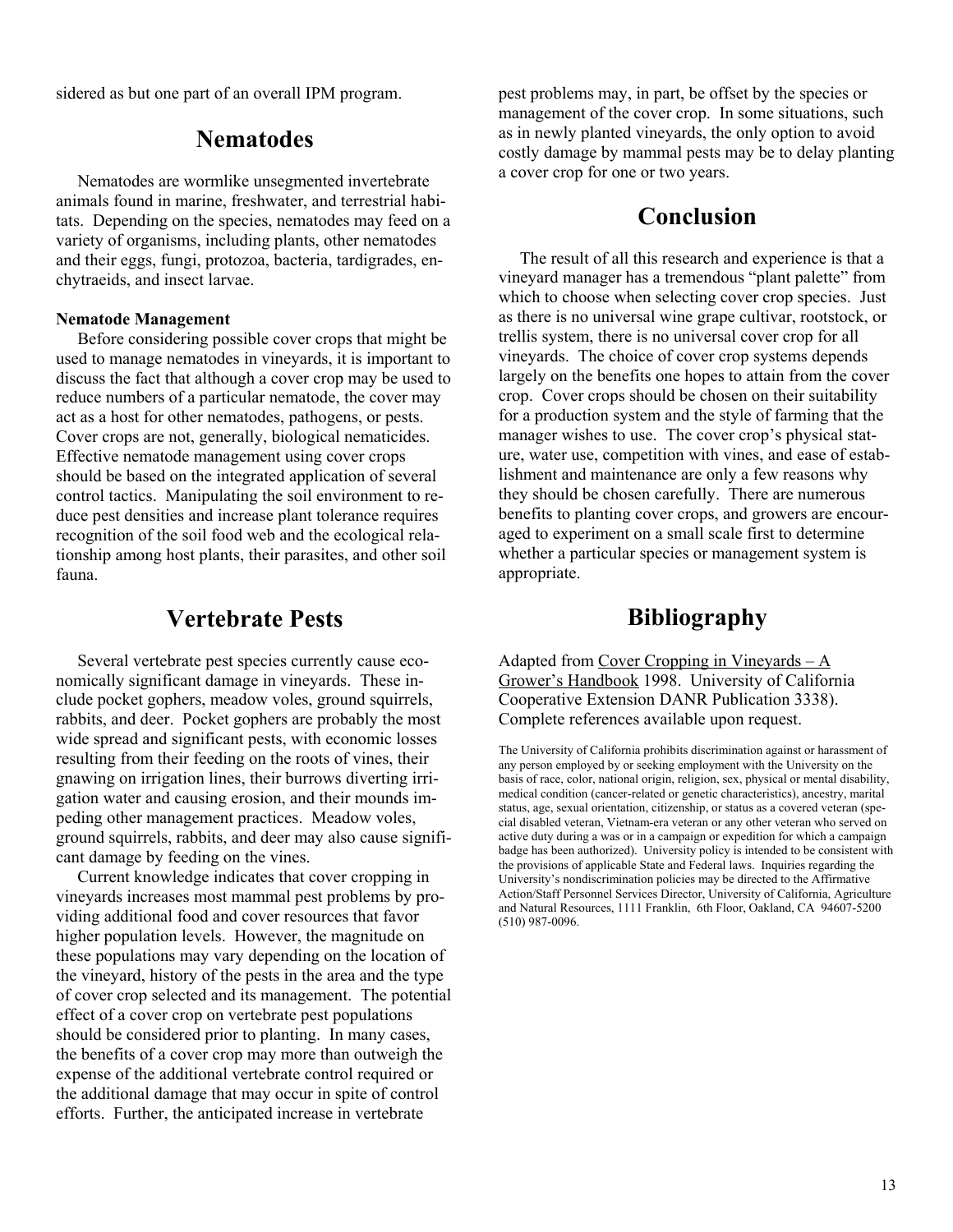#### **Table 1.** Seeding information for vineyard cover crops.

| Scientific<br>name                   | Common<br>name          | <b>Suggested culti-</b><br>vars                                   | <b>Relative</b><br>seedling<br>vigor | <b>Maximum</b><br>height (in) | Time of<br>flowering | Time of<br>maturity | <b>Seeding</b><br>rate(lb/<br>seeded<br>acre) | Price<br>(S/lb) |  |  |  |  |
|--------------------------------------|-------------------------|-------------------------------------------------------------------|--------------------------------------|-------------------------------|----------------------|---------------------|-----------------------------------------------|-----------------|--|--|--|--|
| Winter annuals for tilled vineyards  |                         |                                                                   |                                      |                               |                      |                     |                                               |                 |  |  |  |  |
| <b>Legumes</b>                       |                         |                                                                   |                                      |                               |                      |                     |                                               |                 |  |  |  |  |
| Pisum sativum                        | field pea               | 'Australian Winter,'<br>'Magnus,' 'Miranda'                       | mod. to high                         | 18-30                         | Mar-May              | May-Jun             | 70-100                                        | 0.40            |  |  |  |  |
| Trifolium alexan-<br>drinum          | berseem clover          | 'Multicut,' 'Joe Bur-<br>ton'                                     | mod.                                 | 18-30                         | May-Jun              | Jun-July            | $15 - 20$                                     | 1.65            |  |  |  |  |
| Vicia benghalensis                   | purple vetch            |                                                                   | high                                 | 18-24                         | Apr-May              | May-Jun             | $40 - 60$                                     | 0.75            |  |  |  |  |
| Vicia faba                           | bell (fava) bean        | $\overline{a}$                                                    | high                                 | 36-84                         | Mar-May              | May-Jun             | 100-150                                       | 0.32            |  |  |  |  |
| Vicia sativa                         | common vetch            | ٠                                                                 | mod.                                 | 18-24                         | Apr-May              | May-Jun             | 40-80                                         | 0.65            |  |  |  |  |
| Vicia sativa x<br>Vicia cordata      | 'Cahaba White'<br>vetch | $\overline{\phantom{0}}$                                          | mod.                                 | 18-24                         | Apr-May              | May-Jun             | 50-80                                         | 0.94            |  |  |  |  |
| Vicia villosa                        | hairy vetch             | ÷                                                                 | high                                 | 18-24                         | Apr-May              | May-Jun             | $30 - 50$                                     | 0.70            |  |  |  |  |
| Vicia villosa ssp.<br>dasycarpa      | woollypod<br>vetch      | 'Lana'                                                            | high                                 | 18-24                         | Mar-May              | Apr-Jun             | 40-60                                         | 0.90            |  |  |  |  |
| <b>Grasses</b>                       |                         |                                                                   |                                      |                               |                      |                     |                                               |                 |  |  |  |  |
| Avena sativa                         | oat                     | 'California Red,'<br>'Cayuse,' Monte-<br>zuma,' 'Ogle,'<br>'Swan' | high                                 | 24-60                         | Apr-May              | May-Jun             | 100-120                                       | 0.23            |  |  |  |  |
| Hordeum vulgare                      | barley                  | 'UC 476,' 'UC 603'                                                | high                                 | 24-36                         | Apr-May              | May-Jun             | 80-100                                        | 0.18            |  |  |  |  |
| Lolium multiflo-<br>rum              | annual ryegrass         | 'Common,' 'Gulf,'<br>'Wimmera 62'                                 | high                                 | 36-48                         | Apr-May              | Jun-Aug             | 20-35                                         | 0.50            |  |  |  |  |
| Secale cereale cv.<br>'Merced'       | cereal rye              | 'Merced'                                                          | high                                 | $36 - 72$                     | Feb-Apr              | Apr-May             | 60-120                                        | 0.32            |  |  |  |  |
| Triticum aestivum                    | wheat                   | 'Anza'                                                            | high                                 | 24-40                         | Apr-May              | May-Jun             | 100-120                                       | 0.18            |  |  |  |  |
| X Triticosecale<br><b>Forbs</b>      | triticale               | 'Juan'                                                            | high                                 | 24-60                         | Apr-May              | May-Jun             | 100-120                                       | 0.28            |  |  |  |  |
| Brassica spp.                        | brassicas               |                                                                   | high                                 | 24-60                         | Mar-May              | Apr-Jun             | $5 - 12$                                      | $1.00 -$        |  |  |  |  |
|                                      |                         |                                                                   |                                      |                               |                      |                     |                                               | 2.00            |  |  |  |  |
| Phacelia tanaceti-<br>folia          | tansy phacelia          | 'Phaci'                                                           | high                                 | $12 - 36$                     | Mar-May              | May-Jun             | $10 - 15$                                     | 2.00            |  |  |  |  |
| Winter annuals for no-till vineyards |                         |                                                                   |                                      |                               |                      |                     |                                               |                 |  |  |  |  |
| <b>Legumes</b><br>Medicago poly-     | bur medic (bur-         | 'Santiago,' 'Circle                                               | mod.                                 | $6 - 15$                      | Feb-Apr              | Apr-May             | $15 - 20$                                     | 1.80            |  |  |  |  |
| morpha                               | clover)                 | Valley,' 'Serena'                                                 |                                      |                               |                      |                     |                                               |                 |  |  |  |  |
| Trifolium hirtum                     | rose clover             | 'Hykon,' 'Kondinin,'<br>'Overton,' 'Wilton'                       | mod.                                 | $8 - 15$                      | Mar-Apr              | May-Jun             | $15 - 20$                                     | 2.20            |  |  |  |  |
| Trifolium incar-<br>natum            | crimson clover          | 'Dixie,' 'Flame'                                                  | mod.                                 | $12 - 20$                     | Apr-May              | May-Jun             | $15 - 25$                                     | 1.70            |  |  |  |  |
| Trifolium subter-<br>raneum          | subterranean<br>clover  | 'Clare,' 'Koala,'<br>'Karridale,' 'Mt.<br>Barker,' 'Nungarin,'    | mod.                                 | $6 - 15$                      | Mar-May              | Apr-Jun             | $20 - 25$                                     | 1.80            |  |  |  |  |

'Trikkala'